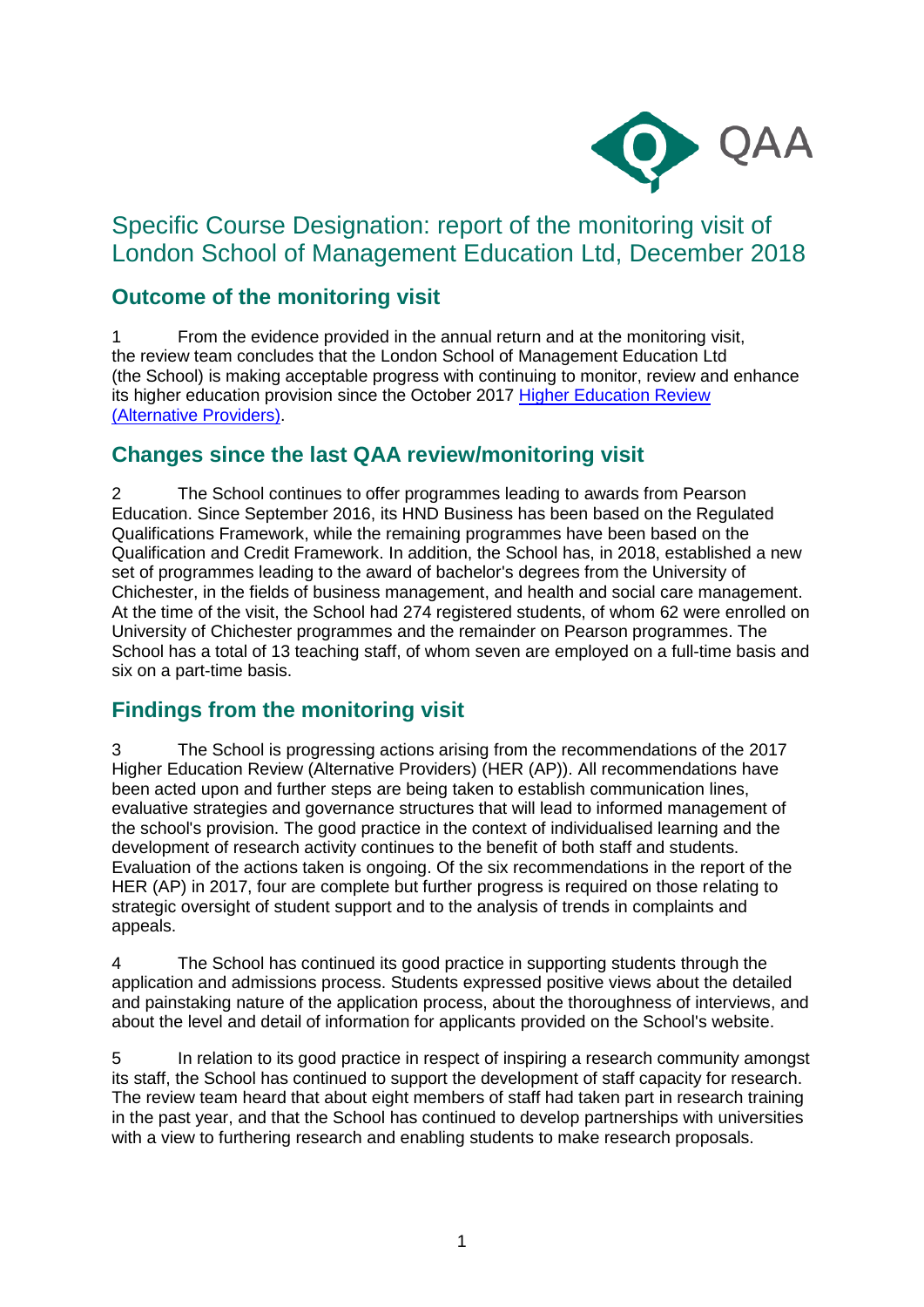6 In response to the recommendation concerning anonymity of individual student information, the School has put in place practices to ensure confidentiality for students who are the subject of discussion in committee meetings. Minutes of Student Welfare and Attendance and Disciplinary meetings are now redacted to ensure confidentiality and are not publicly available. The School indicated that its Confidentiality Policy has been updated, principally to reflect new GDPR requirements and now reflect good practice. Evidence for the evaluation of the steps taken to address this recommendation was cited but this was inconclusive and related to the broader matter of student participation in school governance. The team questioned staff during the staff meeting and were satisfied that the School has made improvements in the way meetings are managed to ensure confidentiality of individuals when recording the discussions in minutes.

7 The School has responded to the recommendation relating to control of internal record keeping. In order to ensure the effective oversight of document revisions, the Version Control Policy has been updated and the new process is now being implemented. Staff cited examples of the revised process for updating documents and electronic materials and the new expectation that committee chairpersons sign off the final set of meeting minutes**.** The team examined a number of planning documents and reports where version control and sign off by Academic Board was clearly documented.

8 The School has made progress towards meeting the recommendation in relation to strategic oversight of student support, but its actions are not yet complete. It has introduced the Student Welfare Survey consulting students and staff during 2018 with a particular emphasis on gathering feedback on the adequacy of support for mental health issues. A careful analysis of the results of this survey has been carried out to inform a more strategic approach to the effective management of student support. Nine recommendations for action resulted from this survey. The team heard that further strategic action is now underway, but not yet complete, to prioritise actions, gain agreement for budgets from the Board of Directors and then, with oversight from Academic Board, implement and evaluate the actions identified.

9 In order to meet the recommendation relating to student engagement, the School has reviewed its Student Representative Handbook to extend roles for students in educational and decision-making processes. Meetings are scheduled during breaks in teaching and the School ensures that at least one student representative can attend each meeting. The School also ensures that feedback from these committees is provided to student class meetings by academic staff during taught sessions and at the end of each term. Students were positive about the way in which the School was inculcating a participatory culture among students in the management of their higher education experience.

10 With a view to ensuring oversight of trends in complaints and appeals, the School has established a Complaint Handling Committee and introduced a log book to support student meeting forms in order to ensure that all complaints made by students are captured. A Complaint Handling Review Report analyses the complaints and appeals received in 2017-18, noting that there were none of the latter; the report has been discussed by the new committee and staff informed the team that the School proposes that this review report will be conducted annually with recommendations for actions submitted to the Academic Board for agreement, action and evaluation. The recommendations within the Complaint Handling Review Report, together with suggestions for alternative routes to the Office of the Independent Adjudicator, had not been considered by the Academic Board at the time of the visit. While the School has made considerable progress with the recommendation in relation to trends in complaints and appeals, there is insufficient evidence within Academic Board minutes to demonstrate a strategic response to analyses of complaints received**.** Evaluations have been carried out in relation to staff and student satisfaction with the Complaints Policy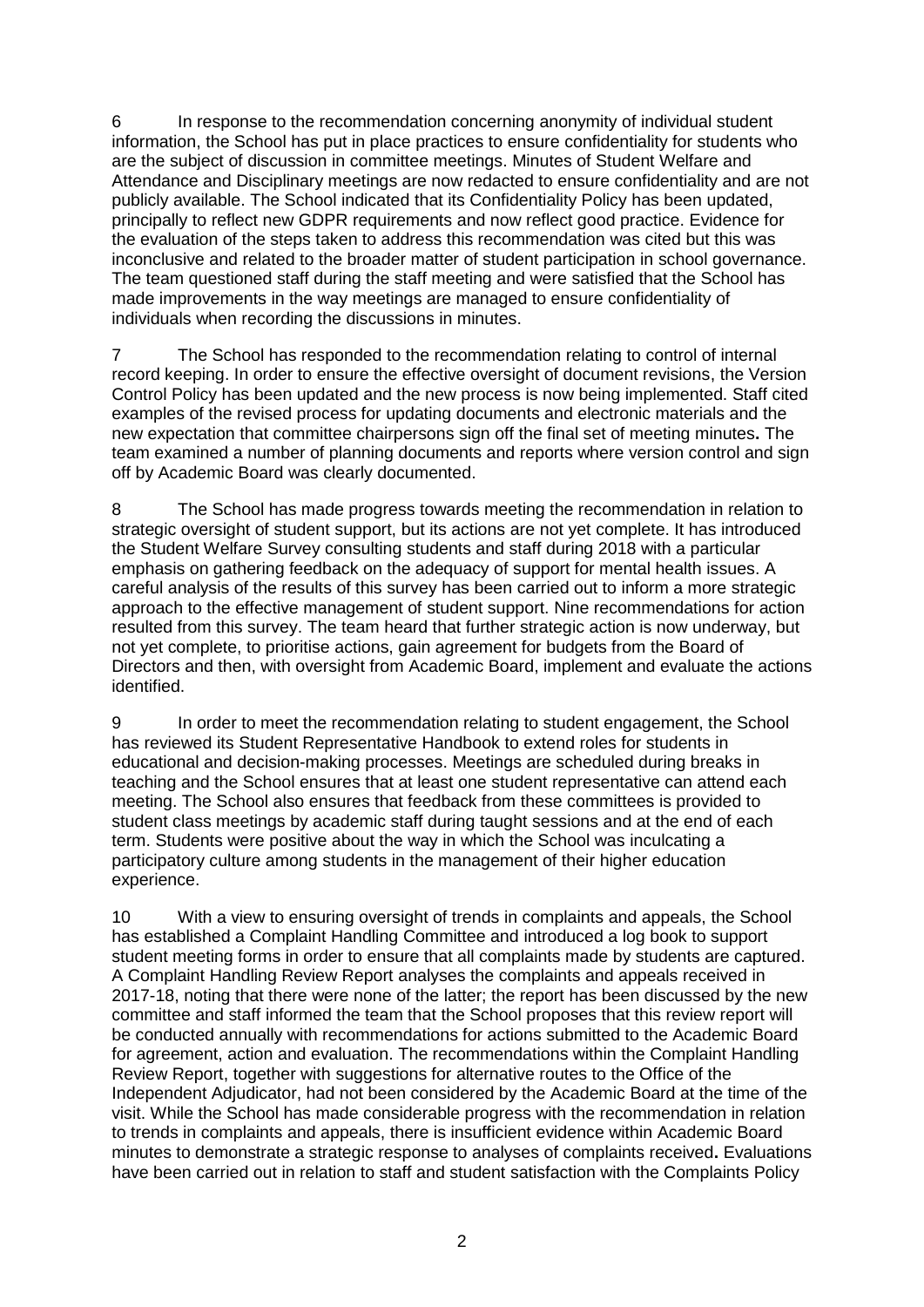and associated processes within the Staff Survey and Student Survey with both groups confirming their understanding of the policy and the latter indicating satisfaction with the School's response.

11 The School indicated that the annual enhancement priority for 2017-18 has been the improvement of facilities and extension of the premises which have taken place in the past year. The School's Strategic Plan identifies additional enhancement initiatives related to widening participation, employer engagement and student engagement and strategies to support progress in these contexts have been created. There is evidence of successful progress with the implementation of the widening participation strategy, and of evaluation of this progress. Progress with some of the strategic objectives in relation to employer engagement was evidenced by successful introduction of the Employer Forum; students reported satisfaction with the employment-related initiatives of the School which had resulted in subsequent engagement with relevant professionals relevant to their careers. In the context of student engagement, a detailed report with evaluation of progress has been produced by the School with action points which will now be considered and prioritised by the Board of Directors and Academic Board for implementation next year.

12 The Admissions Team and the School Principal maintain oversight of the admissions process and the School conducts an Interview and Admissions Analysis to evaluate current and inform future actions relating to the Widening Access and Participation Strategy, and the design of teaching strategies for each intake. The School's website provides detailed information policies and guidance to support students through each stage of the admissions process. Tests for students' aptitude and motivation are included in a thorough interview process and the consistency of the process is ensured via an interview checklist. Clear guidance on English Language requirements is provided on the School's website and within course brochures and programme specifications, and an additional test and the interviews are used to evaluate candidates' command of English. The individualised approach to considering student needs and circumstances highlighted as good practice in the 2017 HER (AP) has continued. The School has a clear understanding of how the admissions process is supporting access for students of different backgrounds and the School takes active steps to target under-represented groups.

13 Policy and procedure relating to Pearson assessments are presented on the School's website and in the General Student Handbook. University of Chichester programmes will follow the University's Assessment Policy and Procedures. External Moderators confirm that programme-specific assessment strategies, which focus on coursework, address the learning outcomes, reflect assessment criteria which are identified by the awarding bodies and are fair and consistent. Internal verification of assignments is carried out by School staff at standardisation meetings in accordance with the Moderation Policy and confirmed by the awarding body's External Verifier via online reports**.** External Moderator recommendations are noted and acted upon with oversight of progress maintained by Academic Board.

14 Students and staff confirmed that the School's Academic Misconduct Policy is clear. In addition to mitigating against plagiarism by providing a range of assessment tasks, academic skills sessions provide guidance on referencing to help students to avoid misconduct. Students were positive about their experiences of assessment. The team heard from staff that the report on academic misconduct for 2017-18 will be considered by the Academic Board.

15 A total of 56 students enrolled on programmes which they were expected to complete during the year 2017-18, of which 10 were on the HND Business programme, 12 on the HND Health and Social Care and 34 on the Diploma in Education and Training. Of these, 38 (68%) had gained the qualification for which they were enrolled by October